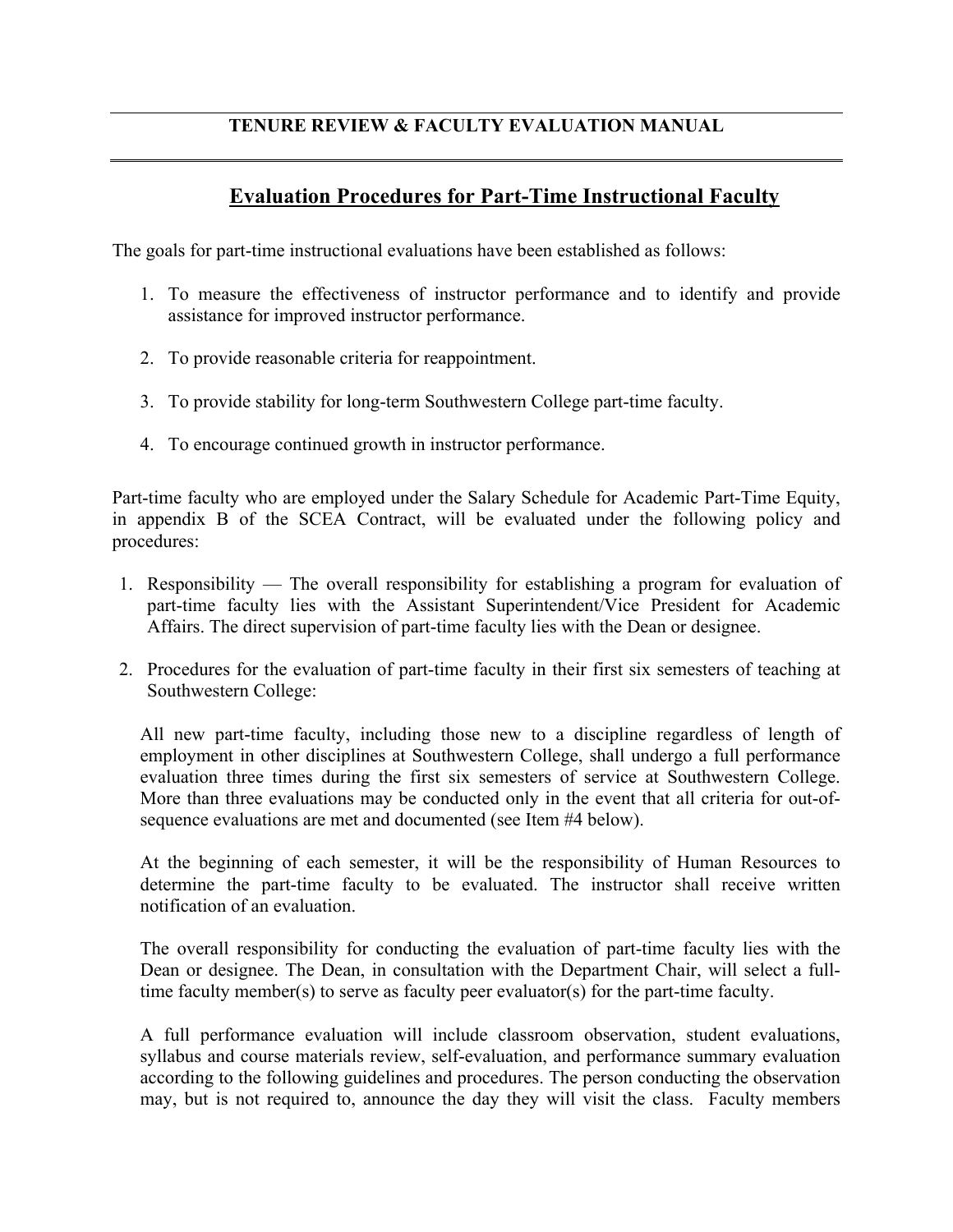being evaluated will receive a copy of all original evaluation documents in a timely manner. All original documents will be placed in the faculty member's personnel file in Human Resources:

a.) Self-Evaluation:

Faculty undergoing evaluation will complete the Part-Time Faculty Self-Evaluation Statement Form in the Tenure Review & Faculty Evaluation Manual within 10 working days of notification of evaluation.

b.) Course Syllabus and Sample Course Materials Evaluation:

In conjunction with the observation, the course syllabus and sample course materials will be considered and reviewed as part of the evaluation process using the prescribed form in the Tenure Review & Faculty Evaluation Manual. Course syllabi for all assigned courses must be on file in the School/Center office by the end of the first week of instruction. Other pertinent documents, such as grade rosters and census rosters, must also be turned in by the required date. Failure of the faculty to submit the aforementioned documents in a timely manner may result in an out-of-sequence evaluation.

c.) Classroom Observation:

A part-time faculty member shall be visited three times during the first six semesters of teaching at Southwestern College. The instructor shall receive written notification of a classroom observation evaluation, which may occur after the second week of class and before the last week of instruction. The part-time faculty member will be evaluated through classroom observation using the appropriate District-approved evaluation form listed in the Tenure Review & Faculty Evaluation Manual. Classroom observations shall be conducted for a minimum of 50 minutes.

The first classroom observation will be conducted by the Dean, Director, or Department Chair; the second classroom observation will be conducted by the designated full-time faculty member; the third classroom observation will be conducted by the Department Chair or the Dean, Director, or designee. Designees will be selected by the responsible administrator.

When feasible, the classroom observation will be made by a full-time faculty member whose contract assignment is in the same discipline as that of the part-time faculty member being evaluated.

An additional class observation, when warranted, may be authorized and arranged by the responsible Dean in consultation with the Department Chair.

d.) Student Evaluation:

Student evaluations will be conducted using the prescribed form in the Tenure Review  $\&$ Faculty Evaluation Manual. Only registered students may evaluate instructional faculty.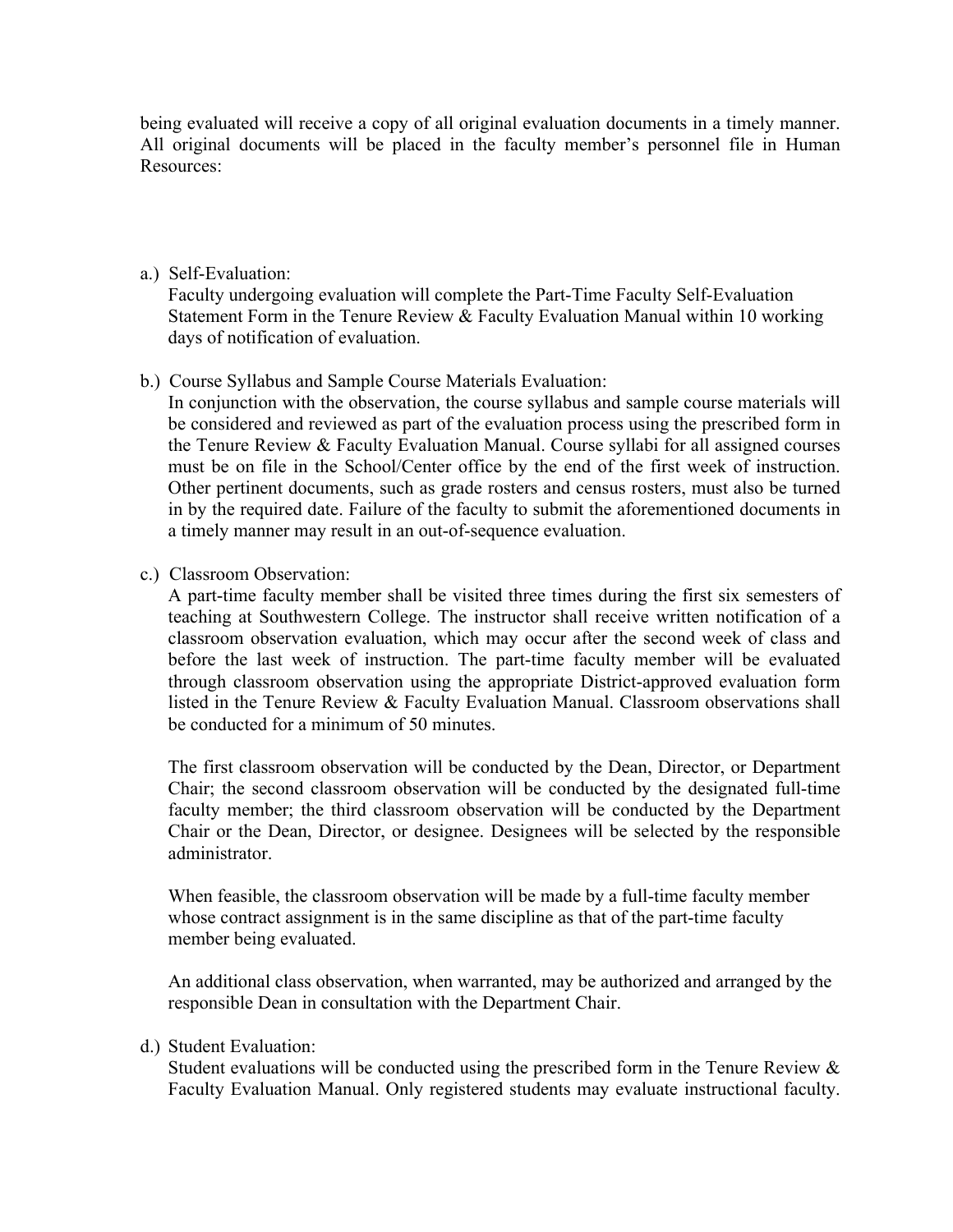The evaluation will be administered by a student chosen by the part-time faculty member and completed questionnaires will be forwarded to the appropriate Dean. Human Resources will summarize the results of the student evaluation and prepare a student evaluation summary report for the Dean.

e.) Performance Summary Evaluation:

The summary section of the Part-Time Faculty Evaluation Report form will be completed and signed by the Dean or Director:

- 1) If the Performance Summary Evaluation is Satisfactory, the faculty member or Dean may request a meeting to review the evaluation. The original evaluation documents and a copy of the evaluation documents will be placed in the faculty member's mailbox. The faculty member will sign the originals and return them to the School/Center office; the faculty member will keep the copies for his/her records. The faculty member's signature on the documents indicates awareness of the evaluations and does not necessarily indicate agreement with the comments.
- 2) If the Performance Summary Evaluation is Improvement Needed or Unsatisfactory, the responsible Dean or Director must arrange for a conference with the instructor being evaluated, at which time the evaluation will be reviewed, and the instructor will be requested to sign the evaluation form. The instructor will be provided with a copy of the summary evaluation, as well as copies of classroom observation, student and syllabus evaluations at the time of this meeting.
- 3) If an Improvement Needed is indicated on the performance summary evaluation, the specific nature of the improvement needed shall be stated in the Comments section at the bottom of the form or in an attached document. In future evaluations, issues that needed improvement from past evaluation cycles but were not specified on the form in the Comments section shall not be included as ongoing issues of concern.

## 3. Procedures for On-going Part-Time Evaluations

After the first six semesters of consecutive service, a part-time faculty member will be evaluated on an on-going basis every sixth subsequent semester. At the discretion of the Dean, the evaluation shall include the following: 1) student evaluations; 2) in-class evaluation; 3) Self-Evaluation Statement; and/or 4) course syllabus and materials review. The evaluation shall include a Performance Summary Evaluation. Continuation of vested status is contingent on satisfactory evaluations.

The evaluation procedures for on-going part-time faculty will follow the steps as described in Section 2a through 2e above.